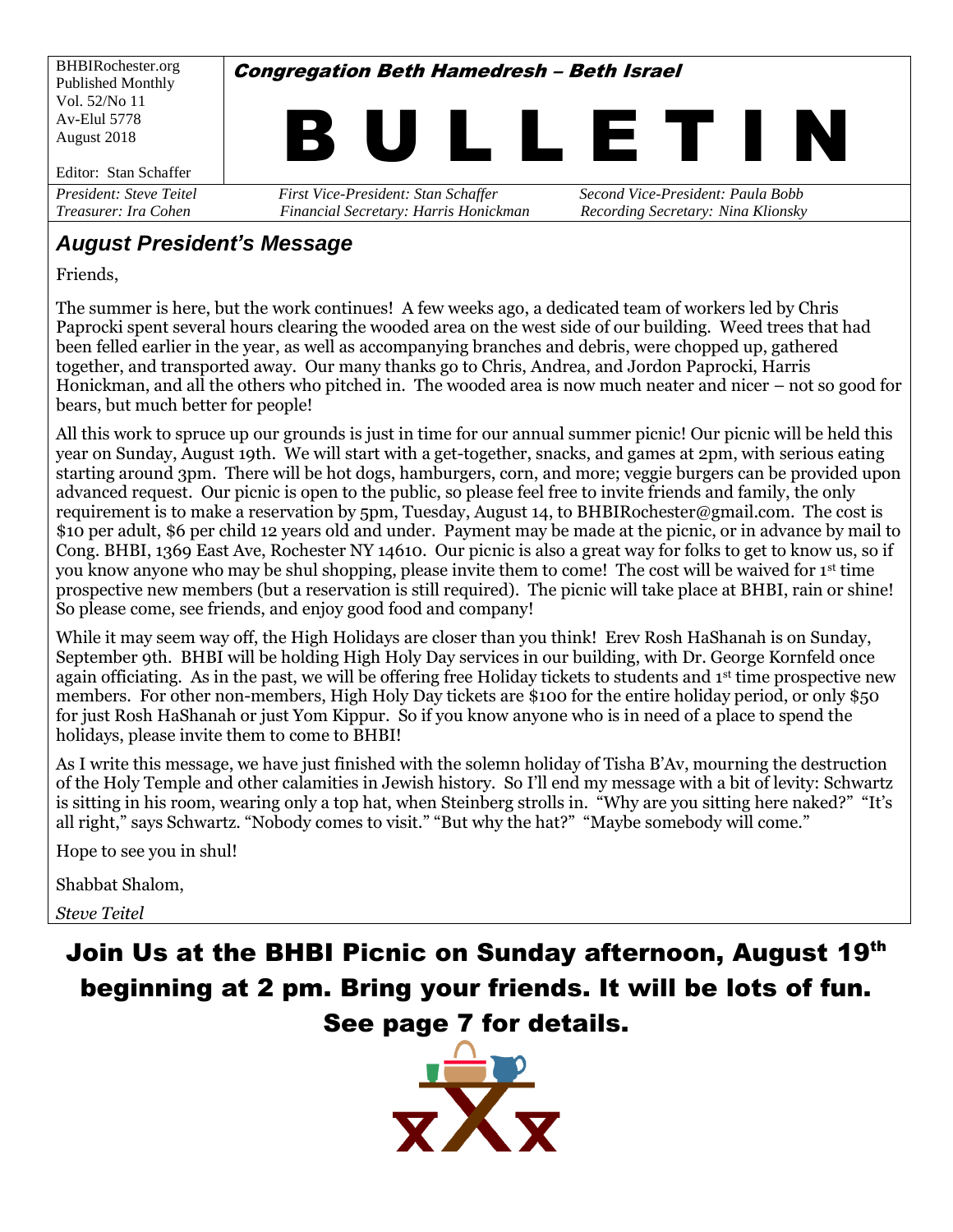### **BHBI CALENDAR OF EVENTS – AUGUST 2018**

| Saturday  | Aug $4$  | 9:30 AM | Blessing of the New Month<br>Torah: Eikev<br><b>Shabbat Morning Service</b> |  |  |
|-----------|----------|---------|-----------------------------------------------------------------------------|--|--|
| Sunday    | Aug 5    | 9:00 AM | Service, Breakfast and Discussion                                           |  |  |
| Friday    | Aug $10$ | 7:00 PM | Joint Shabbat Evening Service with Temple Beth Am at Beth Am (TBK           |  |  |
|           |          |         | Room 103)                                                                   |  |  |
| Saturday  | Aug $11$ | 9:30 AM | Joint Shabbat Morning Service with Temple Beth Am at BHBI                   |  |  |
|           |          |         | Torah: Re'eh - Shabbat Rosh Chodesh                                         |  |  |
| Sunday    | Aug 12   | 9:00 AM | Service, Breakfast and Discussion                                           |  |  |
| Monday    | Aug $13$ | 7:30 PM | <b>BHBI</b> Board of Trustees Meeting                                       |  |  |
| Wednesday | Aug $15$ | 7:30 PM | Small Conservative Shul Collaborative Torah Study at BHBI                   |  |  |
| Saturday  | Aug $18$ | 9:30 AM | <b>Shabbat Morning Service</b><br>Torah: Shoftim                            |  |  |
| Sunday    | Aug 19   | 9:00 AM | Service, Breakfast and Discussion                                           |  |  |
|           |          | 2:00 PM | <b>BHBI</b> Picnic                                                          |  |  |
| Saturday  | Aug $25$ | 9:30 AM | Torah: Ki Teitzei<br><b>Shabbat Morning Service</b>                         |  |  |
| Sunday    | Aug 26   | 9:00 AM | Service, Breakfast and Discussion                                           |  |  |
| Friday    | Aug $31$ | 7:00 PM | Joint Shabbat Evening Service with Temple Beth Am at BHBI                   |  |  |

#### **SHABBAT CANDLELIGHTING TIMES**

Friday, August 3 – 8:11 PM Friday, August 10 – 8:02 PM Friday, August 17 – 7:52 PM Friday, August 24 – 7:41 PM Friday, August 31 – 7:29 PM

### **SMALL CONSERVATIVE SHUL COLLABORATIVE TORAH STUDY**

Our next Small Conservative Shul Collaborative Torah Study session will be scheduled on Wednesday, August 15<sup>th</sup> at 7:30 p.m. at BHBI.

## **MAKE YOUR PURCHASES AT AMAZON AND GOODSHOP AND SUPPORT BHBI AT THE SAME TIME!**

Why not contribute to BHBI while making on-line purchases? It's easy to make purchases on-line at Amazon and Goodshop and support BHBI financially at the same time. Just go to the BHBI web page at [www.BHBIRochester.org,](http://www.bhbirochester.org/) then go to the Donate page and click on either the Amazon or Goodshop banner. Each time you make a purchase after linking to Amazon or Goodshop from our web page, BHBI gets a percentage of the purchase price. The more you buy in this way, the more BHBI makes!

#### **GOODSEARCH.ORG**

Goodsearch.org is an on-line internet search program that pays non-profit organizations like BHBI a fee every time someone uses their search service. Go to the Goodsearch.org [web site, log-in \(after signing up\)](http://www.goodsearch.com/) and then every time [that you search from that site,](http://www.goodsearch.com/) BHBI gets a small fee. BHBI will benefit from each search you make! You can also reach Goodshop from the site, but remember to log-in before purchasing anything.

#### **CEMETERY PLOTS**

Did you know that BHBI has designated sections at Stone Road, Britten Road and Mt. Hope Cemeteries and that we sell cemetery plots? If you would like more information, contact Steve Teitel.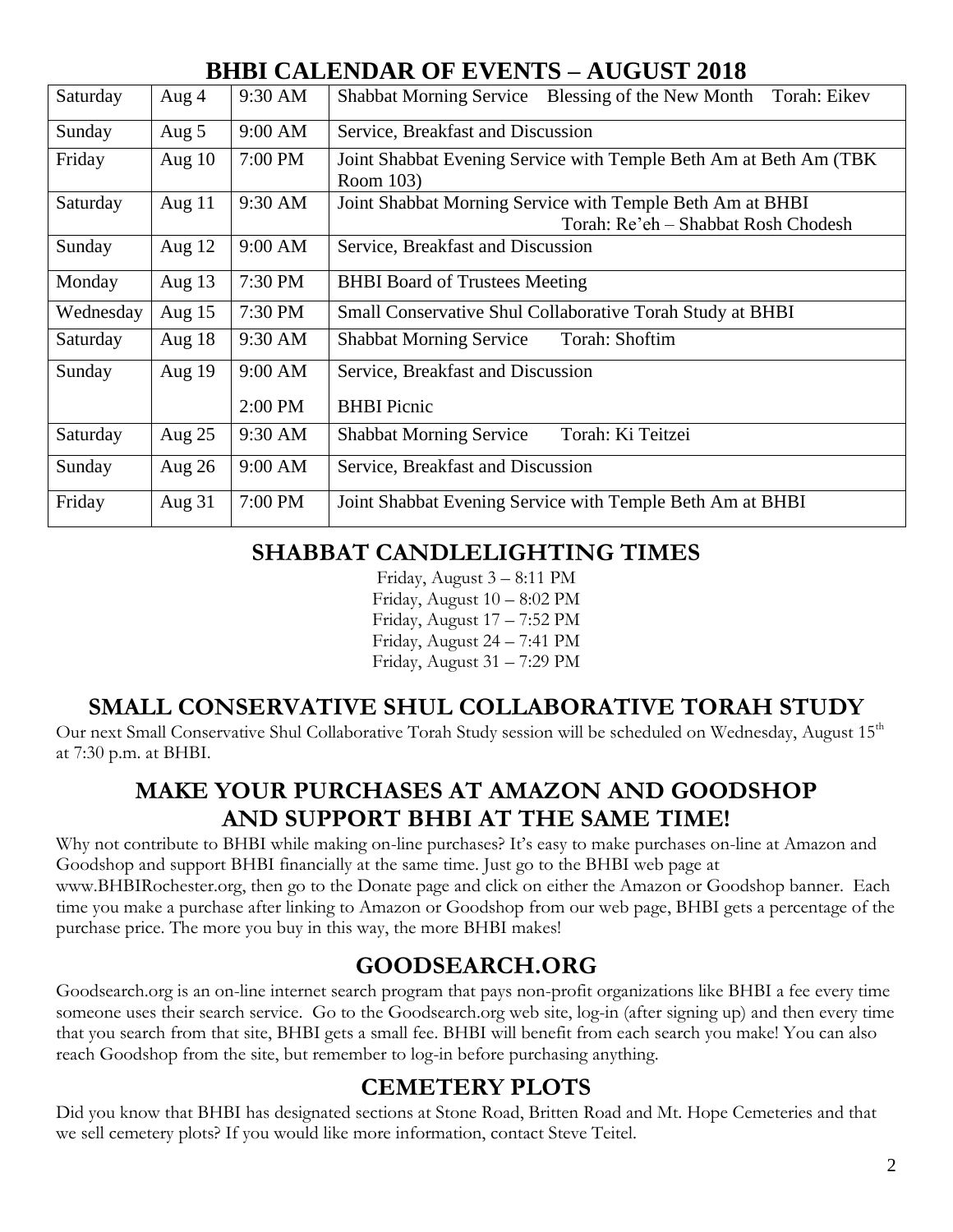#### **DONATIONS THANK YOU FOR YOUR GENEROSITY!**

#### **GENERAL FUND**

In memory of Oscar Hart *Helen Gulack*

*Sue Baker*

**TORAH FUND**

*Leon Metlay and Nina Klionsky Katharine Metlay*

*Steve and Ruth Teitel Stan and Elaine Schaffer*

#### **THANK YOU TO OUR KIDDUSH SPONSORS FOR THE MONTH OF JULY**

- July 7 Leon Metlay and Nina Klionsky in memory of their daughter, Nelli Ahuva Metlay
- July 14 The Congregation
- July 21 Katharine Metlay in memory of her father, David Titof
- July 28 Esther Vogelstein in honor of her brother, Hermann's bar mitzvah Shabbat



#### **THE HIGH HOLY DAYS ARE JUST AROUND THE CORNER!**

Do your friends have a place to go to attend services for the High Holy Days? If not, mention BHBI and our friendly, warm and welcoming atmosphere to them. Once again, Dr. George Kornfeld will be leading our High Holy Day services this year, so you know our services will be wonderful. If someone you know would like to purchase tickets for the High Holy Days, have them leave a message on the BHBI answering machine at 244-2060 or have them contact Stan Schaffer at [stanschaffer@frontiernet.net](mailto:stanschaffer@frontiernet.net)

#### **THE MONTH OF ELUL**

In August we will be starting the Hebrew month of Elul, leading to Rosh Hashanah. It is a month that connects the past year with the coming year—a time when we reflect on where we stand and where we should be going. It is called "the month of repentance," "the month of mercy" and "the month of forgiveness." Elul follows the two previous months of Tammuz and Av—months of tragedies that were brought upon us through our sins. In Tammuz, the Jews sinned with the golden calf; on Rosh Chodesh Elul, Moses ascended to Mount Sinai for a third 40-day period until Yom Kippur, when he descended with the second tablets *(luchot)* and G-d's word of joyful, wholehearted forgiveness. (The first time Moses ascended was to receive the first tablets; the second time was after the sin, to ask for forgiveness; and this third time was to receive the second set of tablets.) These were days when G-d revealed to the Jewish people great mercy. Since then, this time has been designated as a time of mercy and forgiveness, an opportune time for *teshuvah*—repentance. The four letters of the name *Elul* are an acronym for the phrase in "Song of Songs" (6:3): "I am to my beloved and my beloved is to me." "I am to my beloved" — we approach G-d with a desire to return and connect. "And my beloved is to me" — G-d reciprocates with Divine expressions of mercy and forgiveness.

*From Chabad.org*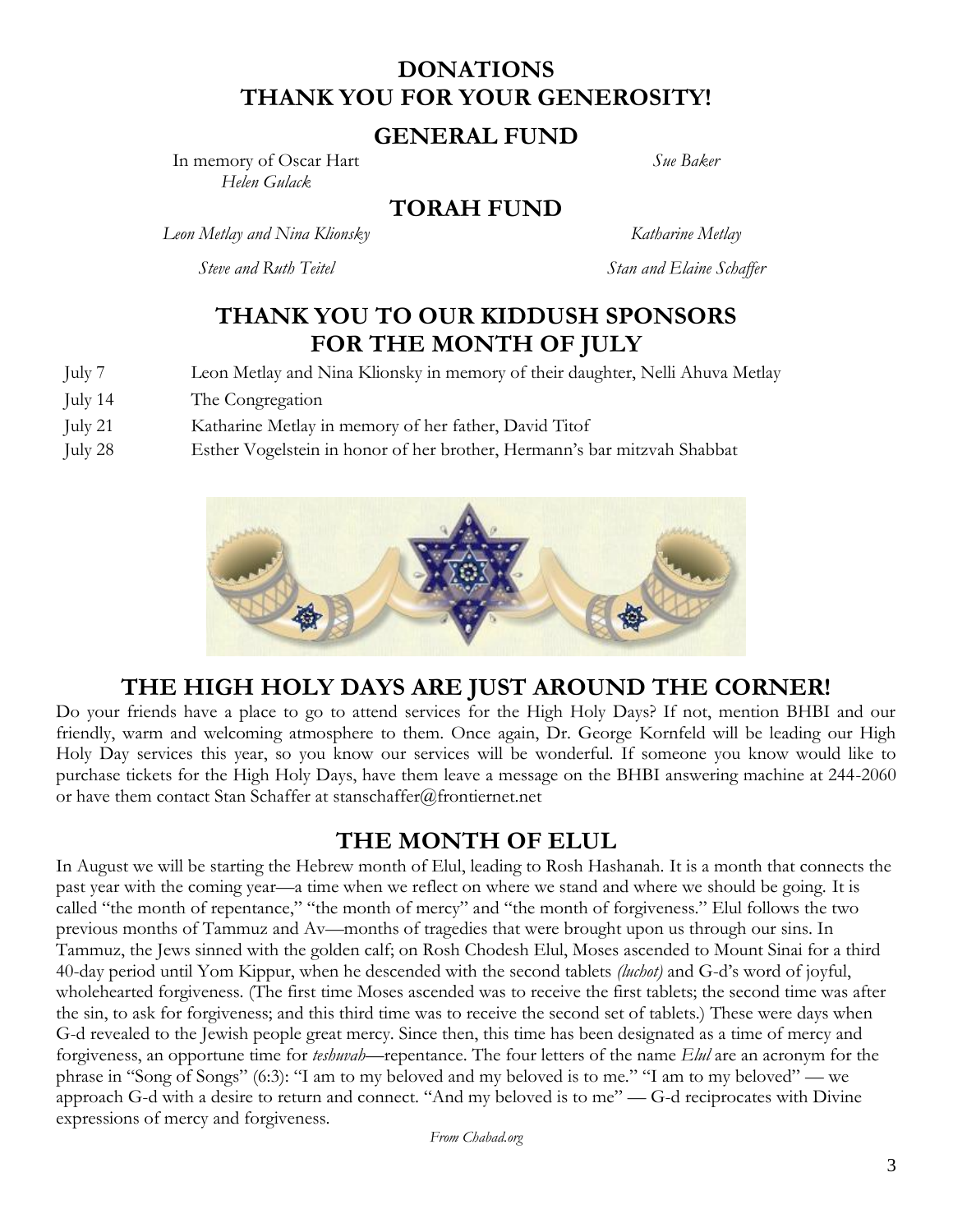### **YAHRZEITS**

At the following Shabbat Services, we will read the names of our late loved ones whose Yahrzeits will occur on that Shabbat or during the following week.

We pray that our mourners will be comforted among all the mourners of Zion and Jerusalem and that the memory of the deceased continues to be a blessing to all who knew them.

## **MEMORIAL PLAQUES**

You can also memorialize a friend or loved one on a BHBI memorial plaque. Our memorial plaques are very reasonably priced. For more information, contact Stan Schaffer at 473-8072 or [stanschaffer@frontiernet.net](mailto:stanschaffer@frontiernet.net)



**So far our** *TOPS* **Gift Card fundraiser has been quite successful. Remember,** *TOPS* **Gift Cards are now available through BHBI in \$50 denominations. To purchase** *TOPS* **Gift Cards, contact Stan Schaffer at 473-8072 or by e-mail at [stanschaffer@frontiernet.net](mailto:stanschaffer@frontiernet.net)**

### **BHBI WEBSITE**

Have you checked out the BHBI web site lately? If you haven't there is a lot that you're missing. The web site at [www.BHBIRochester.org](http://www.bhbirochester.org/) provides information about many aspects of our congregation, lists the BHBI calendar, has electronic versions of this and previous bulletins going back several years, has an extensive history of our congregation along with historic photos, includes photos from several BHBI dinners, picnics and other special events, and has the unique Adon Olam Songbook with information on over 100 melodies for Adon Olam.

## **AD SPONSORS**

We are always looking for additional businesses that are interested in placing an ad in the BHBI Bulletin. If you know of someone whose business or company may be interested, contact Stan Schaffer at 473-8072 or by e-mail at [stanschaffer@frontiernet.net](mailto:stanschaffer@frontiernet.net)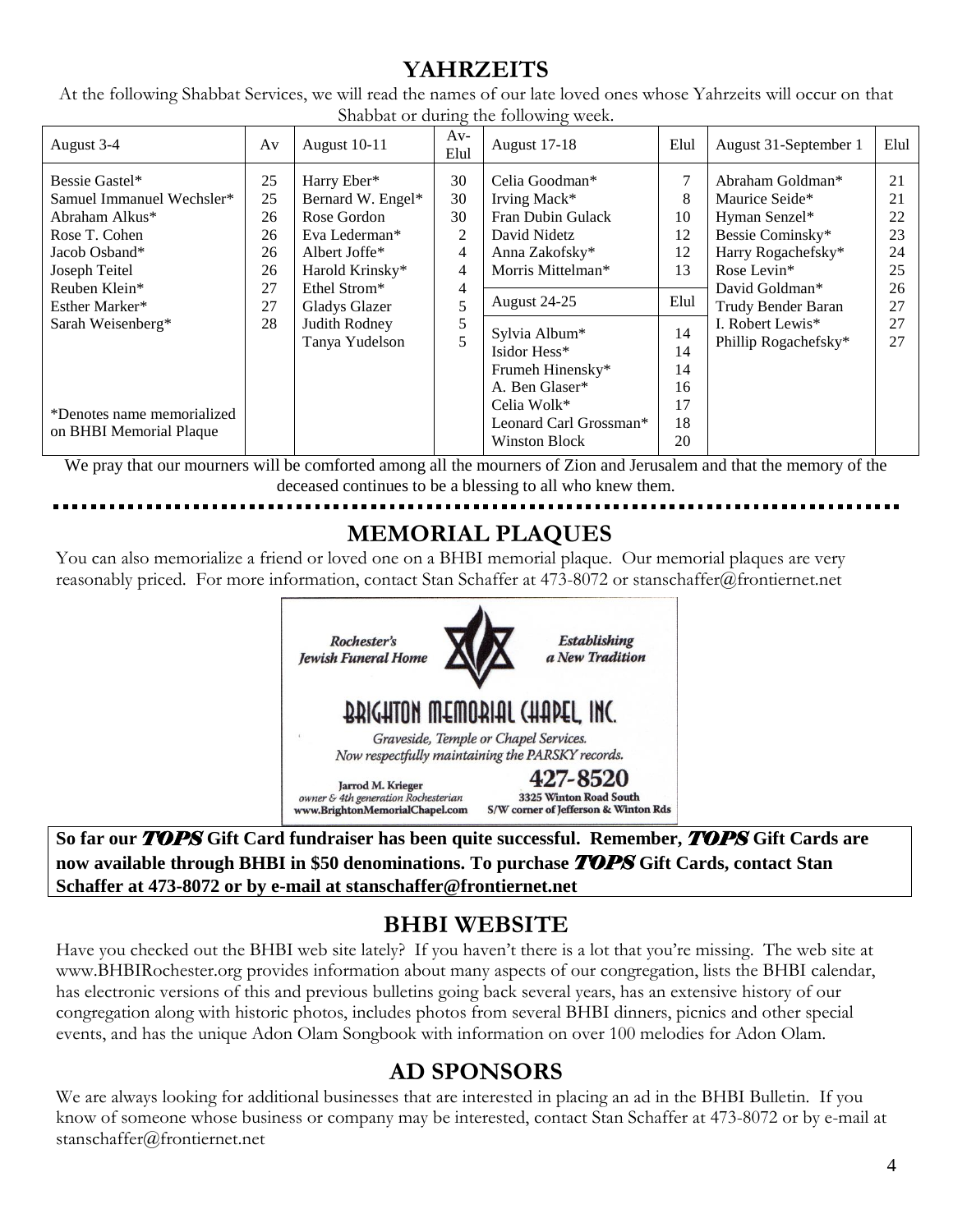



#### **Joint Yizkor Book 2018**

Dear Temple Friends and Family,

Temple Beth Am and Congregation Beth Hamedresh–Beth Israel will again jointly publish an annual Yizkor Memorial Book in time for Yom Kippur. We use this book in place of the prayer book for each of the Yizkor services throughout the year. Our book will contain the Yizkor service, special readings, prayers, Kaddish, and a memorial list of our dearly departed. Having your loved ones included in the Yizkor Book is a dignified way of remembering and paying tribute to those who have been called to their eternal rest.

Both congregations will share the production costs and will share the proceeds in proportion to the participation from each congregation. Please make your checks payable to Beth Hamedresh-Beth Israel, and mark them Yizkor Book in the memo.

**To have your relatives and friends listed in the Yizkor book, please complete the form on the back of this notice and return it by August 31st to:**

**Yizkor Book c/o Bruce Nelson 120 Cobblestone Dr. Rochester, NY 14623** 

**Do not send the form to BHBI! All listings must be pre-paid. Listings not pre-paid by press time will not be published.**

One, two or three names will be priced at \$18.00 (the number corresponding to Chai, the Hebrew word for life). Additional names, beyond the first three, are \$5.00 each name. Please print the names clearly since they will appear in the Yizkor Book exactly as you submit them.

**Shalom,**

**The Yizkor Memorial Book Committee**

Remember, the form is due by August 31<sup>eq</sup>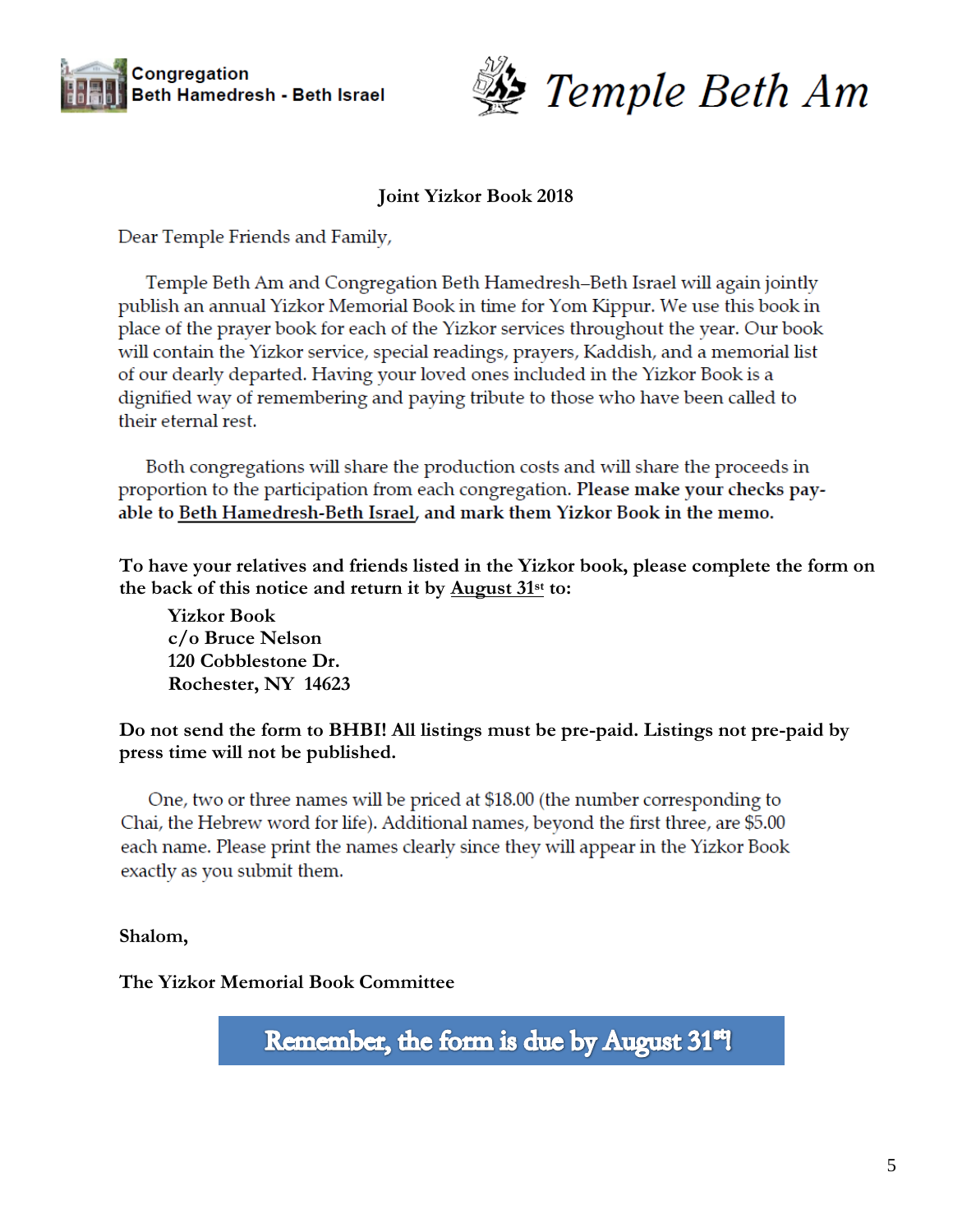



**Joint Yizkor Book 2018**

The format of the Yizkor Book is as follows:

| <b>Remembered by</b>                   | <b>In Loving Memory of</b> |
|----------------------------------------|----------------------------|
| Please print your name or names as you |                            |
| wish it/them to appear in this book    |                            |
|                                        |                            |
|                                        |                            |
|                                        |                            |

Print each name you want listed on a separate line. Example: Abraham and Sarah Person should be written on 2 lines, as they represent 2 names and 2 listings in our book. DO NOT use Mr/Mrs/Ms/Dr.; just first and last names. Titles will not appear in the Yizkor Book. Remember to print the names clearly since they will appear in the Yizkor Book exactly as you print them. Add additional pages if needed.

#### **PLEASE RETURN THIS FORM TO BRUCE NELSON BY AUGUST 31st . Checks should be payable to Congregation BHBI and should accompany the order form.**

Rates: \$18 for one, two or three names. Each additional listing beyond three is \$5

|                                              | Phone Number: $(H)$ (W)                                                              |
|----------------------------------------------|--------------------------------------------------------------------------------------|
| Your Congregation $\Box$ BHBI                | $\Box$ BETH AM                                                                       |
|                                              | Amount Enclosed \$                                                                   |
| Please send this form along with payment to: | <b>Yizkor Book</b><br>c/o Bruce Nelson<br>120 Cobblestone Dr.<br>Rochester, NY 14623 |
|                                              | For office use only                                                                  |
| Payment Received $\Box$                      | Names entered in Book $\Box$                                                         |
| Date:                                        |                                                                                      |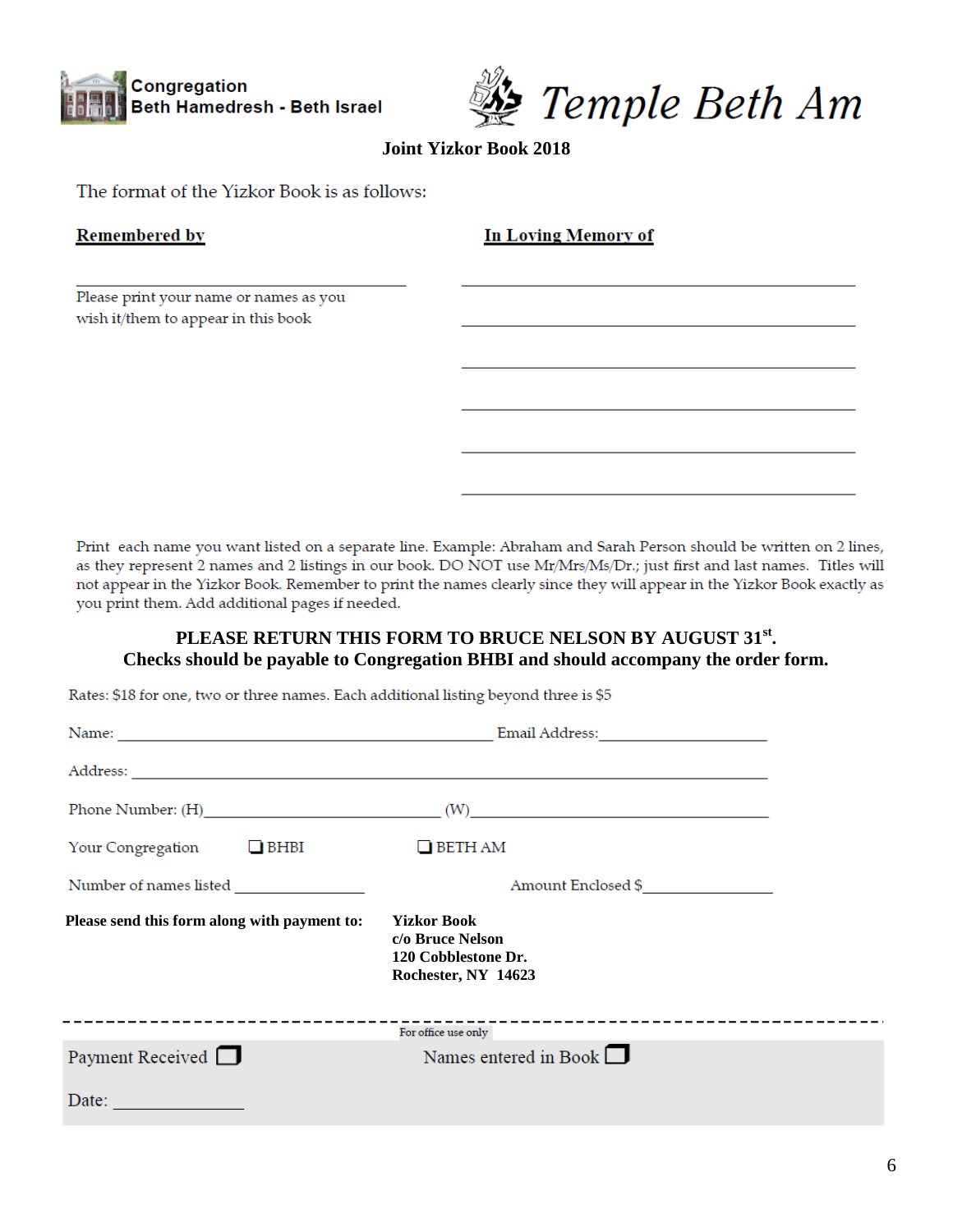**It's Picnic Time!**

# BHBI Annual Picnic Sunday, August 19, 2018 at BHBI All are *WELCOME!*



2:00 pm Snacks and Games 3:00 pm Serious Eating

\$10/adult, \$6/child 12 years old and under

Reservations Required by 5 pm, Tuesday, August 14 Email: BHBIRochester@gmail.com • Phone: 244-2060

Congregation Beth Hamedresh – Beth Israel 1369 East Avenue, Rochester, NY 14610